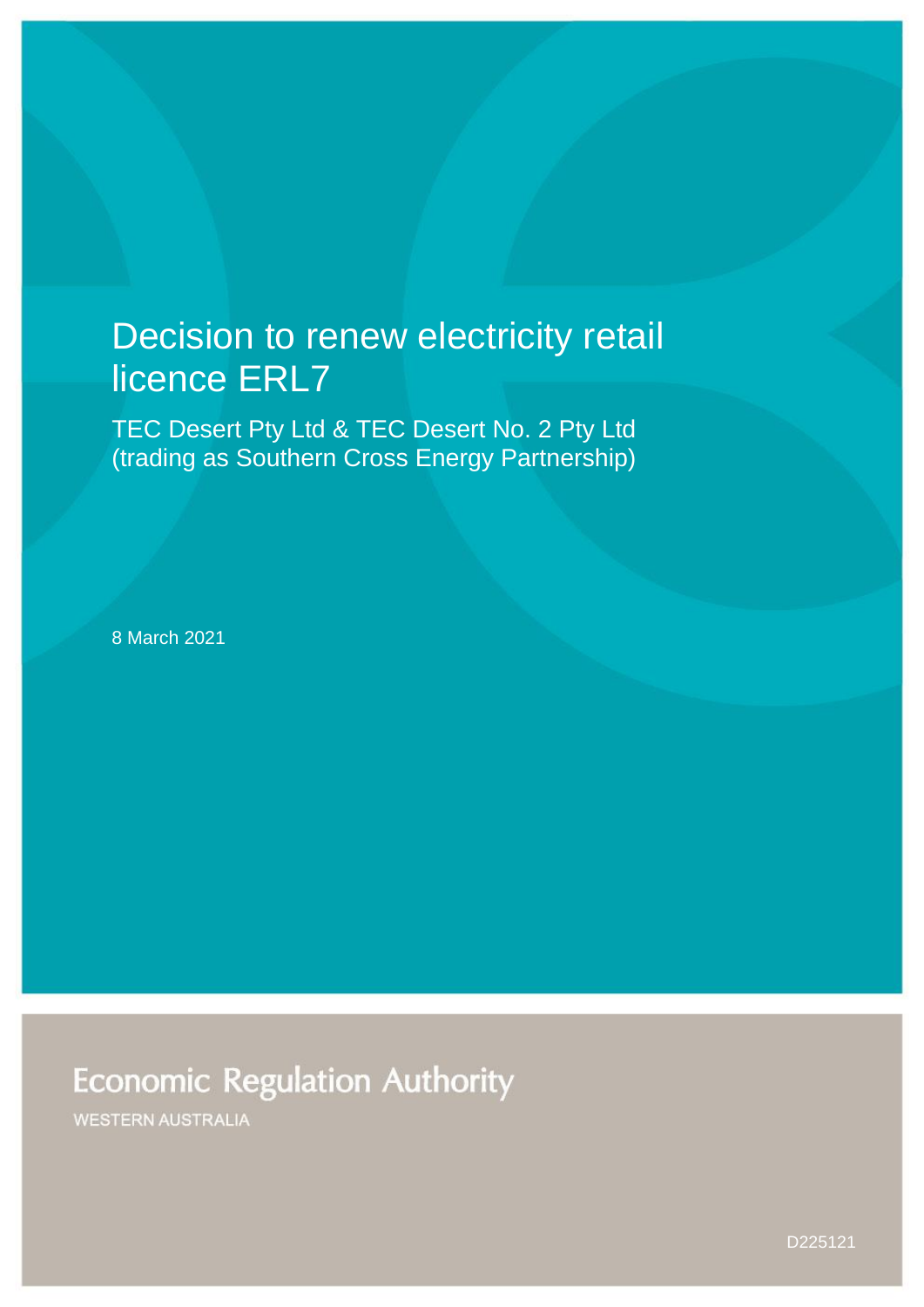#### **Economic Regulation Authority**

Level 4, Albert Facey House

469 Wellington Street, Perth WA 6000

**Telephone** 08 6557 7900

**Email** info@erawa.com.au

**Website** www.erawa.com.au

This document can also be made available in alternative formats on request.

National Relay Service TTY: 13 36 77

© 2021 Economic Regulation Authority. All rights reserved. This material may be reproduced in whole or in part provided the source is acknowledged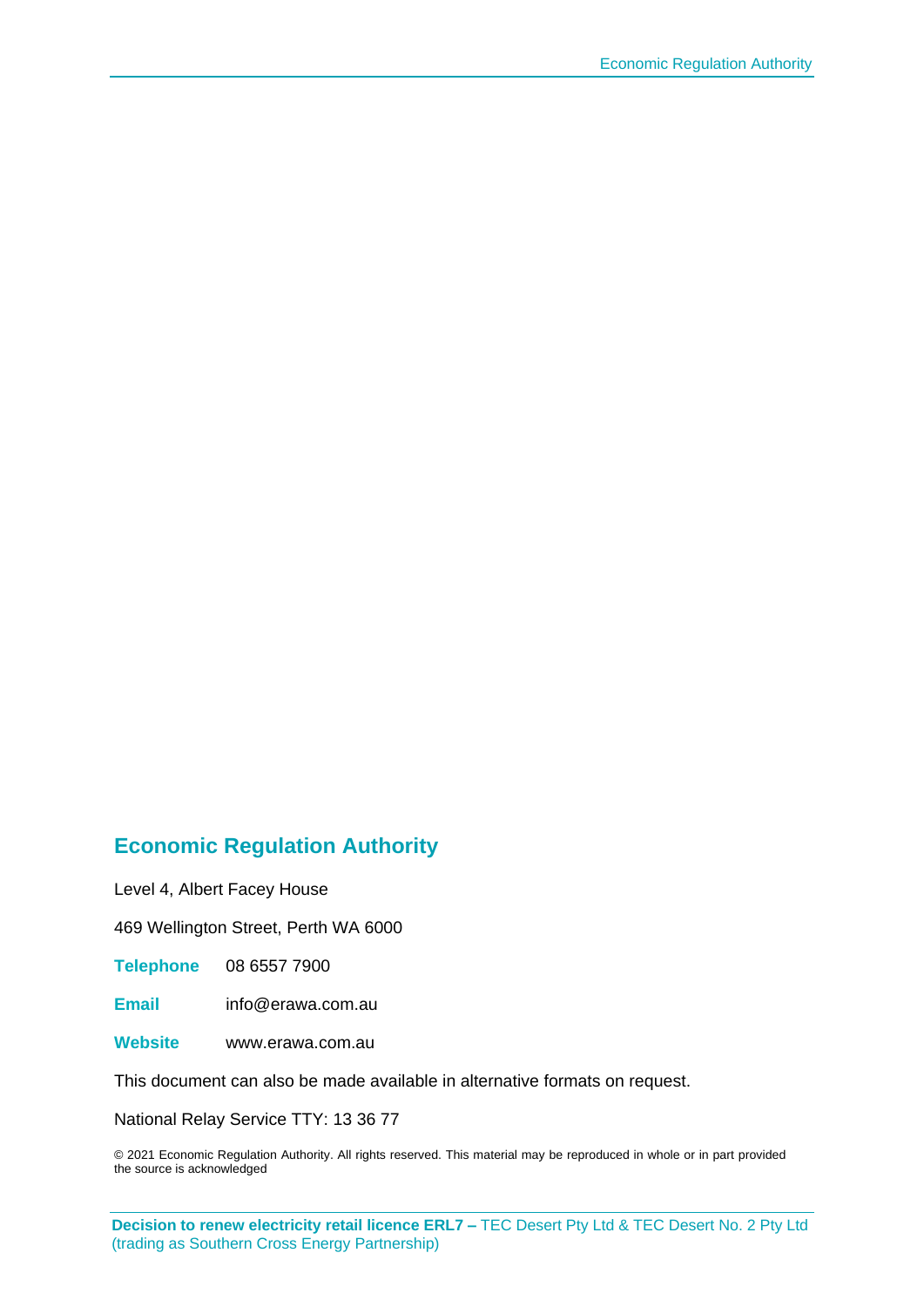# **1. Decision**

- 1. Pursuant to sections 9 and 19 of the *Electricity Industry Act 2004*, the Economic Regulation Authority has renewed TEC Desert Pty Ltd & TEC Desert No. 2 Pty Ltd's (trading as Southern Cross Energy Partnership) [electricity retail licence ERL7.](https://www.erawa.com.au/admin/svr_admin/Common/PortalMaster/Content/Interface/ContentFileAccess.ashx?contentID=21803&recordID=192255&filename=Electricity-Retail-Licence-7-Version-7-9-March-2021---ERL007---Southern-Cross-Energy-Partnership-unsigned-.pdf)
- 2. Subject to its terms and conditions, the licence authorises Southern Cross Energy to supply electricity to BHP Billiton's Nickel West operations in Kambalda, Kalgoorlie, Leinster and Mt Keith (as set out in operating area ERA-EL-097(B) in the licence).
- 3. The term of the renewed licence is 15 years (the maximum period allowed by section 15(1) of the Electricity Act) from 9 March 2021.
- 4. As required by section 23(1) of the Electricity Act, the ERA will publish a notice of the renewal of the licence in the Government Gazette as soon as practicable.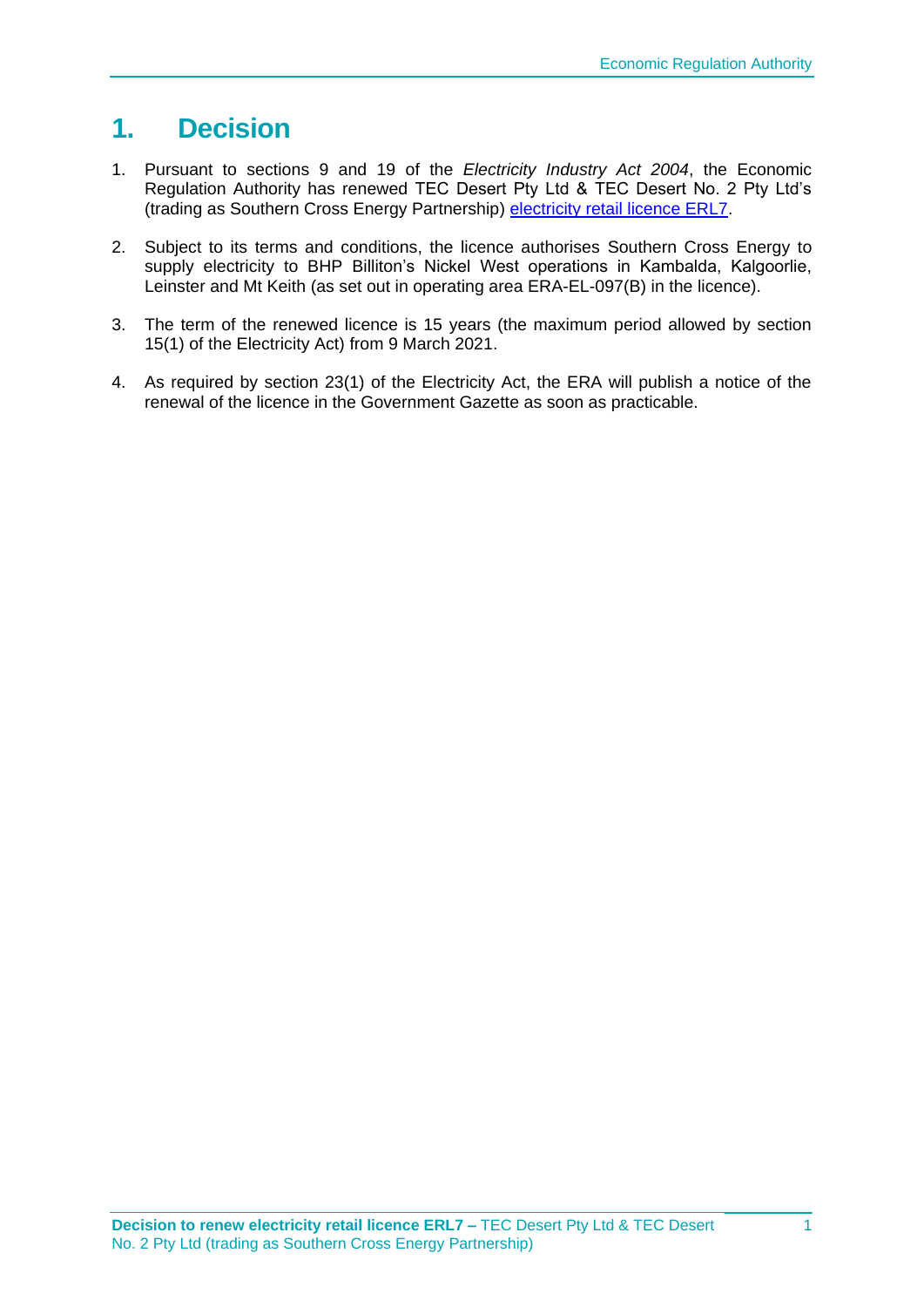## **2. Reasons**

### **2.1 Licence**

- 5. Section 7(4) of the Electricity Act requires a person to hold an electricity retail licence to sell electricity to customers.
- 6. The ERA first granted ERL7 to Southern Cross Energy on 30 June 2006 for a period of 15 years, with an expiry date of 29 June 2021.
- 7. On 15 January 2021, Southern Cross Energy applied to the ERA to renew ERL7.

### **2.2 Public consultation**

- 8. On 28 January 2021, the ERA sought [public comment](https://www.erawa.com.au/cproot/21707/2/Notice---Consultation-on-licence-renewal-application---ERL007---Southern-Cross-Energy-Partnership.pdf) on the licence renewal application. The period for submissions closed on 18 February 2021.
- 9. The ERA did not receive any submissions.

### **2.3 Financial and technical assessments**

- 10. Under section 19(1) of the Electricity Act, the ERA must renew a licence if it is satisfied that the licensee has and is likely to retain, or will acquire within a reasonable timeframe, and is then likely to retain, the financial and technical resources to undertake the activities authorised by the licence.
- 11. As part of its renewal application, Southern Cross Energy provided audited financial reports for the past three financial years for TransAlta Energy Australia Pty Ltd and a written declaration from TransAlta Energy Australia's chief executive officer that it has, and will retain, the financial resources to continue to undertake the activities authorised by the licence.<sup>1</sup>
- 12. Based on the information provided, the ERA is satisfied that Southern Cross Energy has, and is likely to retain, the financial resources to provide the service in its operating area.
- 13. The ERA used Southern Cross Energy's licence compliance history to determine whether it has the technical resources to continue to provide the licensed service.
- 14. Based on its compliance history, the ERA considers that Southern Cross Energy has, and is likely to retain the technical ability to provide the service in its operating area.

### **2.4 Assessment of public interest**

#### *2.4.1 Electricity Industry Act 2004*

15. Section 9 of the Electricity Act requires that the ERA must not renew a licence unless it is satisfied that it would not be contrary to the public interest to do so. Section 8(5) of the

<sup>1</sup> TransAlta Energy Australia has 100 per cent ownership of Southern Cross Energy. The consolidated financial reports incorporate the assets, liabilities and results of TransAlta Energy Australia, but the reports do not separately report on the individual performance of Southern Cross Energy.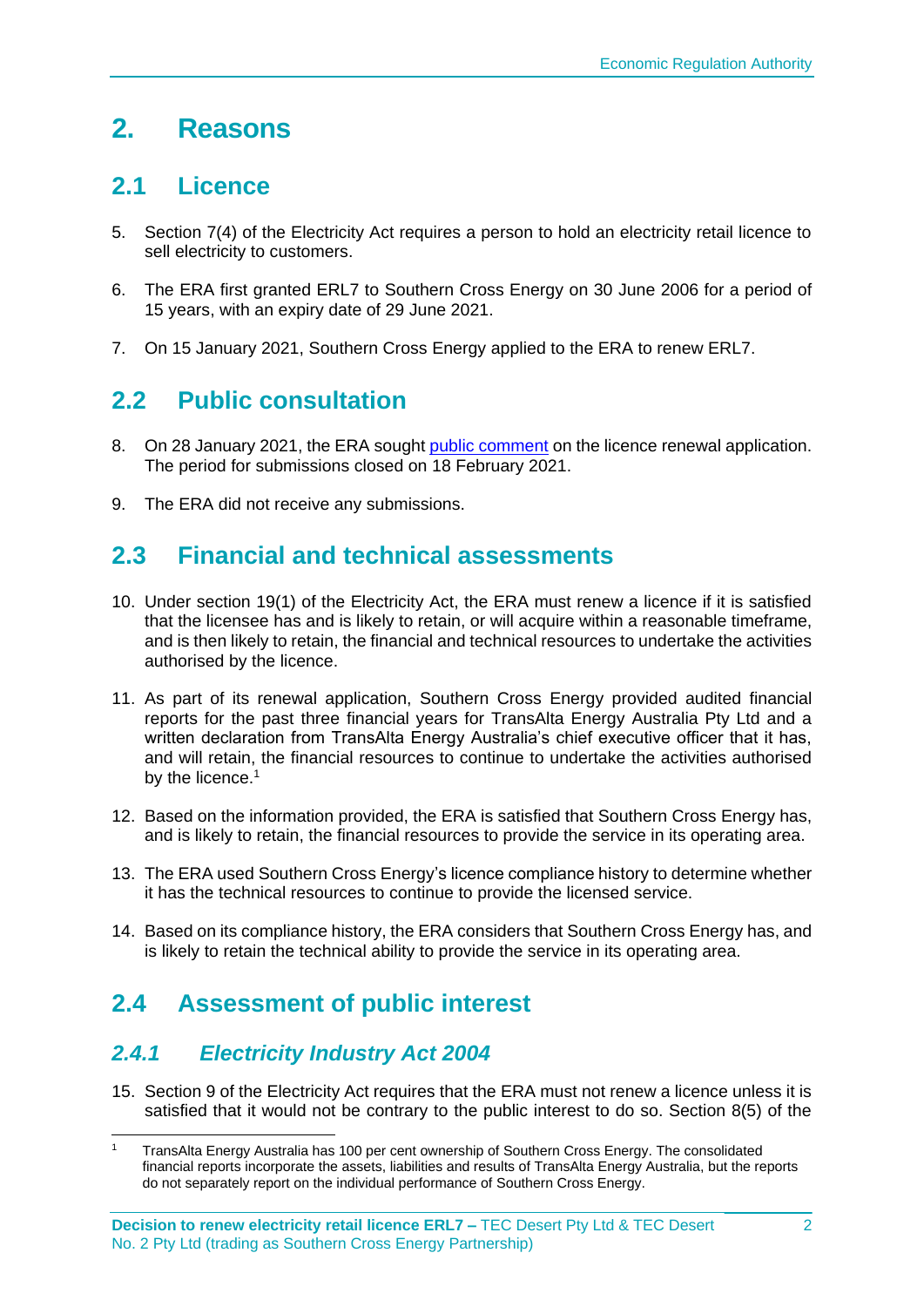Electricity Act, provides that, without limiting the other matters that may be taken into account, matters that are to be taken into account by the Governor in determining whether the making of the order would not be contrary to the public interest are:

- a. Environmental considerations.
- b. Social welfare and equity considerations, including community service obligations.
- c. Economic and regional development, including employment and investment growth.
- d. The interests of customers generally or of a class of customers.
- e. The interests of any licensee, or applicant for a licence, in respect of the area or areas to which the licence in respect of which the power exercised is exercised would apply.
- f. The importance of competition in electricity industry markets.
- g. The policy objectives of government in relation to the supply of electricity.

#### *2.4.2 Economic Regulation Authority Act 2003*

- 16. The ERA must also have regard to the matters set out in section 26 of the *Economic Regulation Authority Act 2003*: 2
	- a. The need to promote regulatory outcomes that are in the public interest.
	- b. The long-term interests of consumers in relation to the price, quality and reliability of goods and services provided in relevant markets.
	- c. The need to encourage investment in relevant markets.
	- d. The legitimate business interests of investors and service providers in relevant markets.
	- e. The need to promote competitive and fair market conduct.
	- f. The need to prevent abuse of monopoly or market power.
	- g. The need to promote transparent decision-making processes that involve public consultation.

#### *2.4.3 ERA assessment of public interest*

17. The ERA has considered section 19(1) of the Electricity Act, the matters set out in section 9 and section 8(5) of the Electricity Act, section 26 of the ERA Act, TransAlta Energy Australia's financial reports for the past three years, the written declaration from TransAlta Energy Australia's chief executive officer and Southern Cross Energy's previous compliance history.

<sup>&</sup>lt;sup>2</sup> The ERA has discretion to decide the weight it gives to each of the matters listed in section 26 of the ERA Act.